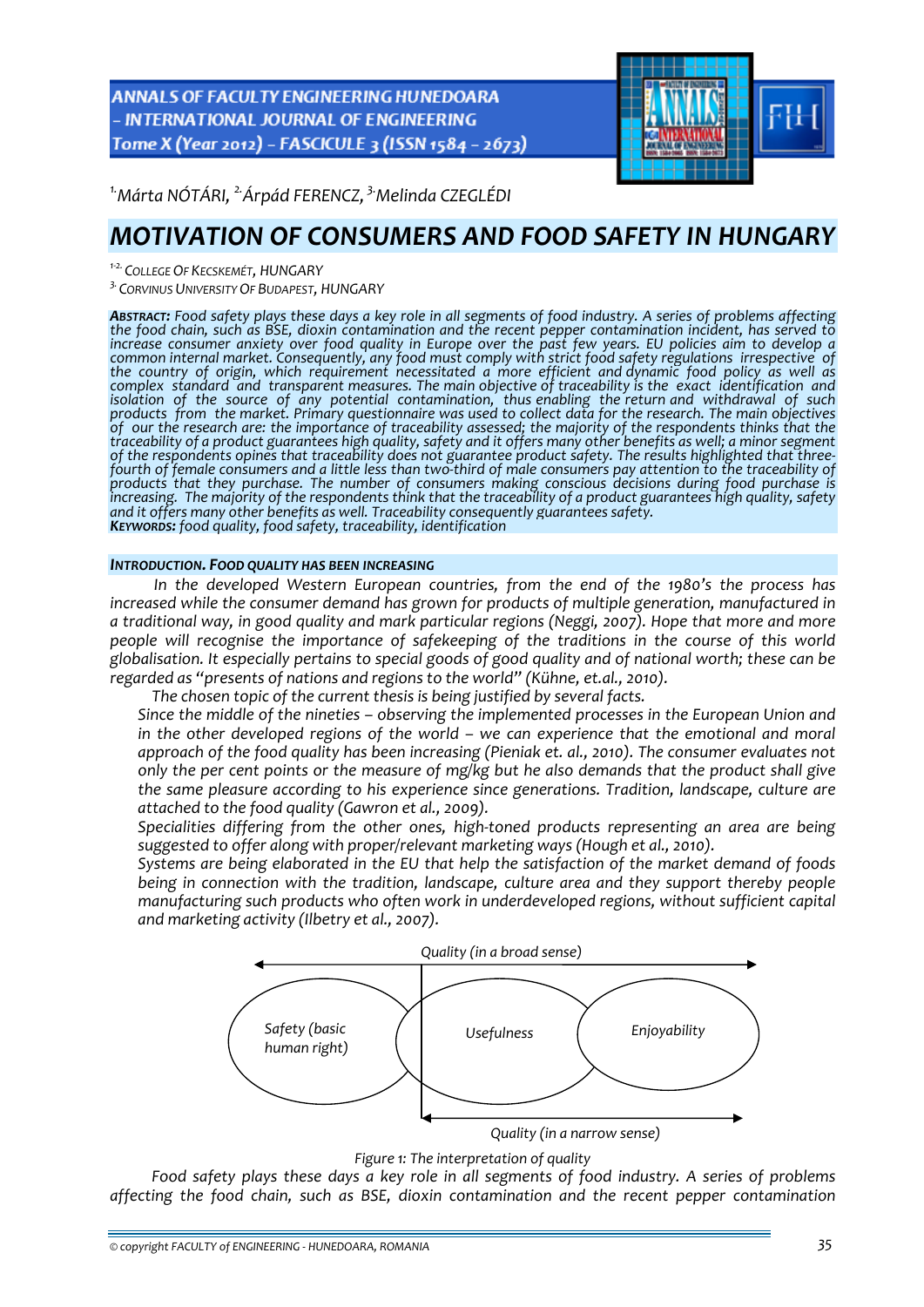*incident, has served to increase consumer anxiety over food quality in Europe over the past few years. High quality food contains a high proportion of healthy ingredients and it supplies the body with the necessary nutrients. However, the most important requirement, which even has priority over the above* mentioned factors, is food safety for the consumers can be seen in the figure 1 (Ho et al., 2007).

## *APPLICATION OF QUALITY SYSTEMS*

*Food production is separated from food processing in time and space. Mass produced food quickly reaches massive amounts of consumers on a global level. EU policies aim to develop a common internal market. Consequently, any food must comply with strict food safety regulations irrespective of the country of origin, which requirement necessitated a more efficient and dynamic food policy as well as complex standard and transparent measures (Wallace et al., 2010).*

*The first step was the compilation of the so‐called White Book. The White Book sets out the following principles:*

*The establishment of an independent European Food Safety Authority*

*Harmonisation of national food safety systems*

*Realisation of product traceability*

*Better communication between consumers and food producers*

*Having modern complex quality assurance systems in food industry is no more optional, each participant must use them.*

*Potential hazards in the food chain can be divided into the following groups:*

*Physical hazards*

*Microbiological hazards*

*Food chemistry hazards*

*Other hazards: e.g. radioactive contamination (Yiannas, 2010).*

## *METHODOLOGY OF RESEARCH. COSTS AND FORMS OF RETURN ON INVESTMENT*

*So‐called quality costs resulting from the application of food safety and quality assurance systems can be divided into four groups:*

- *1. Error prevention costs. These are expenditures related to the development and introduction of quality assurance systems.*
- *2. Examination costs.*
- *3. Internal error costs. Extra costs related to waste products produced during production.*
- *4. External error costs. Extra costs related to warranty issues.*

*However, costs may be recoverable in various forms:*

 *Central governments and the EU currently make considerable financial support available for the development of modern quality assurance and environmental systems.* 

 *The introduction of quality assurance systems can help decrease the ratio of waste and low‐quality products.*

 *Each supplier must possess the appropriate certificates, this is a requirement imposed by bigger multinational companies.*

 *Claims resulting from quality deficiencies and fines resulting from shortcomings revealed during official controls will be avoidable.*

 *Customer satisfaction will increase, which will consequently result in increasing demand for the products (Solymosi, 2005).*

#### *TRACEABILITY*

*ISO 8402:1994 defines traceability as the ability to trace the history, application or location of an entity by means of recorded identifications. The main objective of traceability is the exact identification and isolation of the source of any potential contamination, thus enabling the return and withdrawal of such products from the market. The fact that 20% (Gawron et al., 2009) of the European population suffers from various forms of food allergy or intolerance highlights the importance of traceability. The ratio of affected children is 4 to 8% (Shewfelt, 2009) depending on the region where they reside.* Product traceability must work in two directions: On the one hand, it must enable the step-by-step traceability of a certain product at each organisation involved at any stage of the production chain. This *forward moving activity in the production chain must be continuously conducted. On the other hand, it must enable the accurate identification of any end product, i.e. identification of the parts or ingredients* as well as the production and distribution processes to which the product has been subject (Figure 2).

*The following three factors are to be considered during the implementation of an efficient tracing system:*

- *1. The properties of the product that are to be examined.*
- *2. The depth of the tracing and the quantity of the traced product.*
- *3. The reliability of our system and the error margins we can accept (Biacs, 2007).*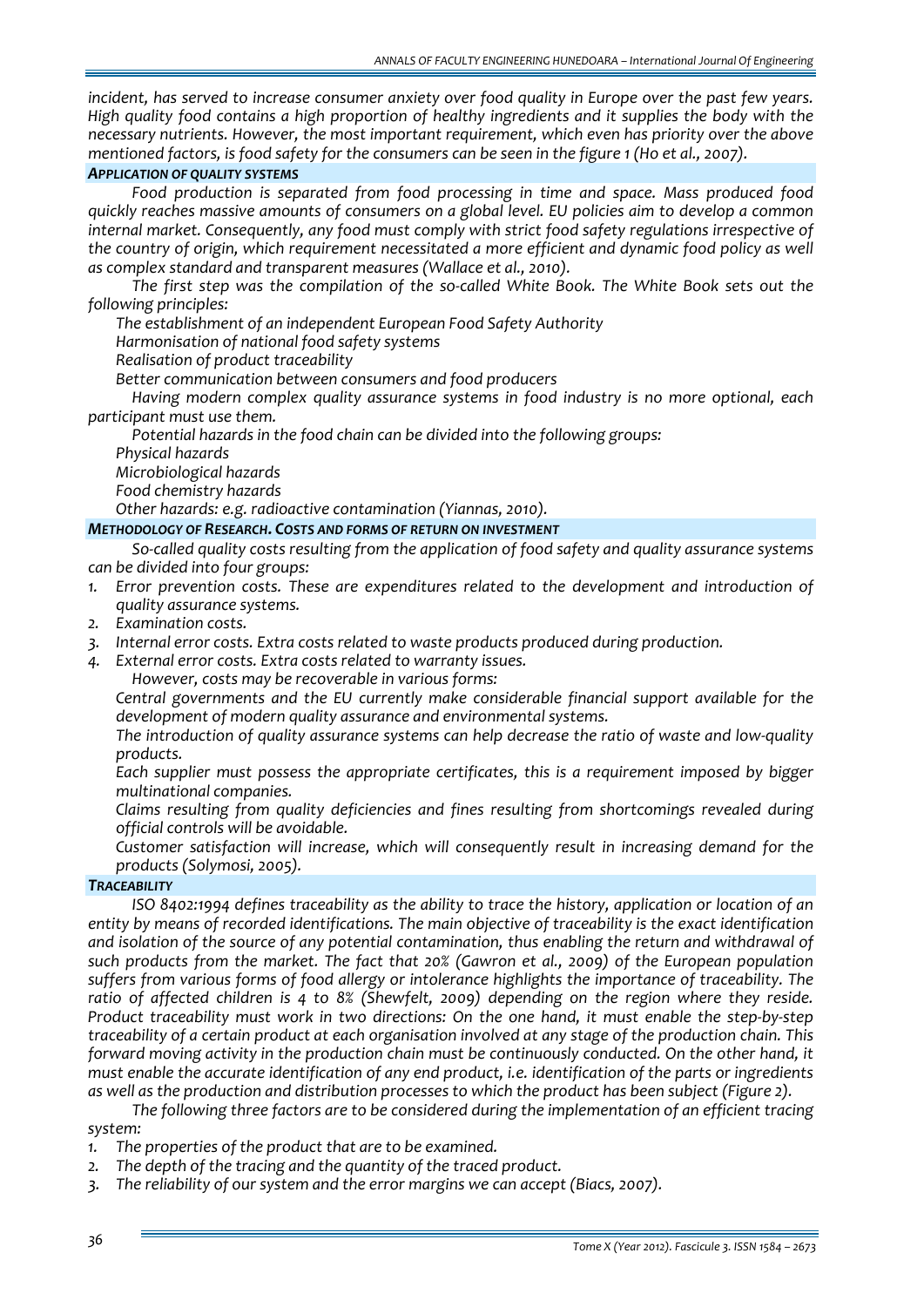

*Figure 2: Food processing chain*

#### *METHODS OF PROCESS*

*Primary questionnaire of method of research was used. The research was carried out on the basis of standard questionnaire (n=1414). SPSS 13.0 software application was used to evaluate the questionnaire results. We performed significance tests by assigning background variables to certain questions or question groups. Instead of a comprehensive analysis of the whole questionnaire, the study rather focuses on the representation of significant results based on the analysis of the most emphatic questions (Ladányi, 2005).*

#### *RESULTS OF RESEARCH*

*The capital aim of the research is the analysis of the Hungarian consumers' purchase habits in the concern of the quality.*

*The analysis (Figure 3.) highlights that three‐fourth (75.1%) of female consumers and a little less* than two-third of male consumers pay attention to the traceability of products that they purchase. The *number of consumers making conscious decisions during food purchase is increasing*

*Health‐conscious consumers are waking to the importance of traceability, therefore the number of consumers preferring traced products will probable be further increasing in the near future. A disadvantage is, however, that the application of such systems currently affects only a few sections of the entire food vertical. Consumers are not properly informed, therefore they do often not know that they are about to buy a traced product.* 



*Figure 5: The correlation of traceability and quality*

*Figure 4 shows that consumers preferring traceability greatly trust traced products. Consequently these are the customers who trust traced products more than other products. Almost half of the respondents (41%) greatly trust traced products.*